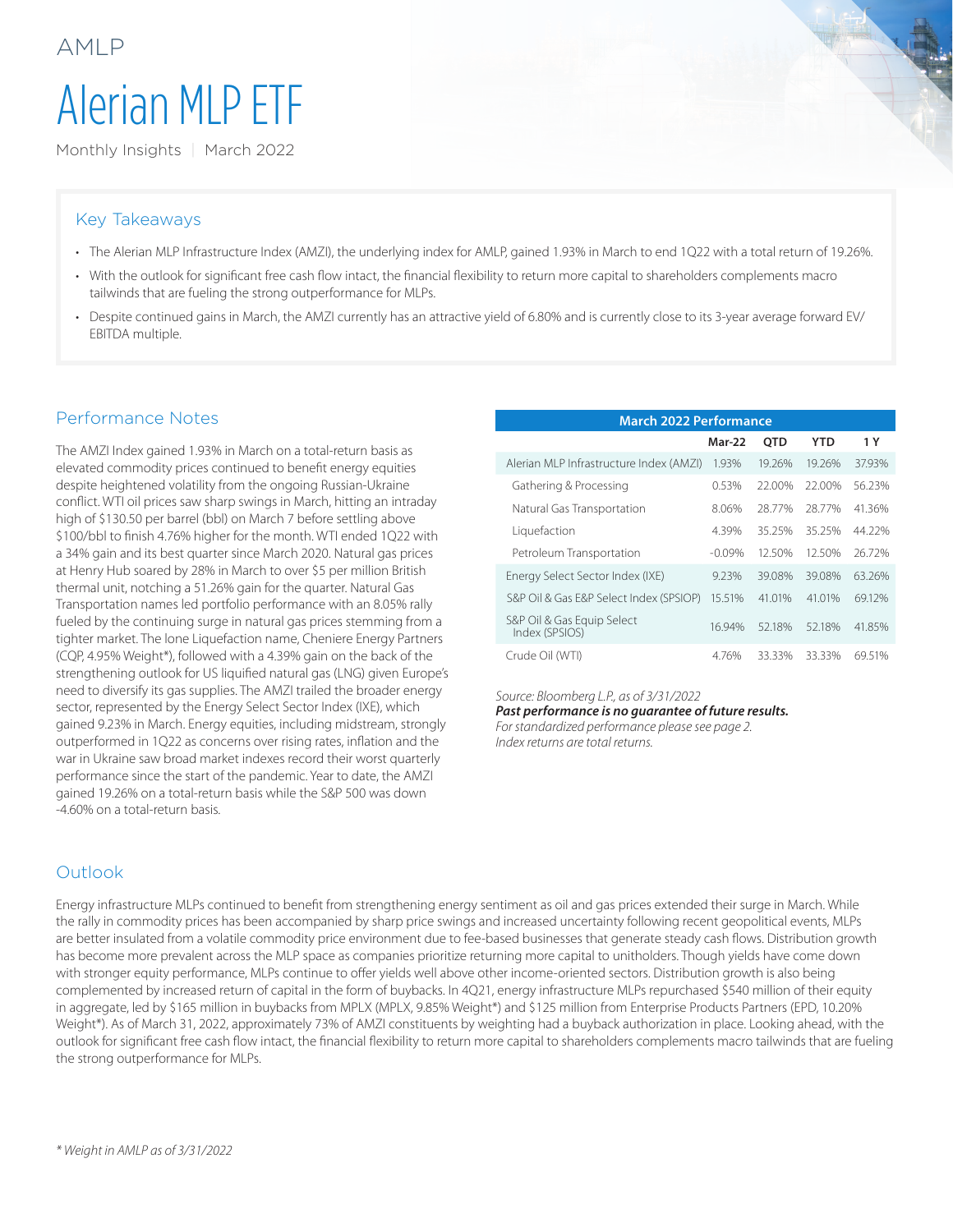## Alerian MLP ETF

#### Constituent News

- Energy Transfer (ET, 10.96% Weight\*) agreed to sell its 51% interest in Energy Transfer Canada to a joint venture and expects to receive cash proceeds of \$270 million. The divestment allows ET to reduce leverage and redirect capital to its US infrastructure network.
- Magellan Midstream Partners (MMP, 9.93% Weight\*) held its analyst day on March 31, 2022, where it highlighted the long-term resiliency of its business through various energy transition scenarios and its expectations for the continued relevancy of petroleum infrastructure.
- Hess Midstream (HESM, 2.28% Weight\*) was added to the AMZI in March in conjunction with the index's quarterly rebalancing. Phillips 66 Partners, former ticker PSXP, was removed from the index during the month due to its acquisition by parent company Phillips 66 (PSX, not in AMZI).

#### Valuation Update

- AMZI finished March with a forward EV/EBITDA multiple relatively in line with its three-year average.
- The current yield for the AMZI is 273 bps below its 3-year average.
- 

|                         | <b>AMZI Current Valuations</b> |            |           |  |  |  |
|-------------------------|--------------------------------|------------|-----------|--|--|--|
|                         | Current                        | 3 Year Avg | Delta     |  |  |  |
| Price/Cash Flow (TTM)   | 4.83x                          | 4.73x      | 212%      |  |  |  |
| Enterprise Value/EBITDA | 9.11x                          | 9.03x      | 0.83%     |  |  |  |
| hleiY                   | 6.80%                          | 953%       | $-28.65%$ |  |  |  |
| AMLP 30-Day SEC Yield   | 584%                           |            |           |  |  |  |

*\* Weight in AMLP as of 3/31/2022 Source: Bloomberg L.P. and Alerian, as of 3/31/2022 Past performance is no guarantee of future results.*

### Alerian MLP ETF (AMLP) Performance

|                                       | <b>Cumulative</b><br>as of 3/31/2022 |        |            | <b>Annualized</b><br>as of 3/31/2022 |        |          |           |       |                 |
|---------------------------------------|--------------------------------------|--------|------------|--------------------------------------|--------|----------|-----------|-------|-----------------|
| <b>Total Returns</b>                  | 1 M                                  | 3 M    | <b>YTD</b> | SI <sup>1</sup>                      | 1 Y    | 3 Y      | 5 Y       | 10 Y  | SI <sup>1</sup> |
| NAV (Net Asset Value)                 | .86%                                 | 19.01% | 19.01%     | 23.43%                               | 36.56% | $0.43\%$ | $-1.40\%$ | 0.15% | .83%            |
| Market Price                          | .65%                                 | 18.98% | 18.98%     | 23.36%                               | 36.22% | 0.38%    | $-1.40\%$ | 0.14% | .83%            |
| Alerian MLP Infrastructure Index - TR | .93%                                 | 19.26% | 19.26%     | 55.15%                               | 37.93% | .54%     | $-1.07\%$ | 1.23% | 3.86%           |
| Alerian MLP Index - TR                | 2.05%                                | 18.81% | 18.81%     | 51.81%                               | 36.56% | 2.70%    | $-0.07\%$ | .28%  | 3.66%           |

*Performance data quoted represents past performance. Past performance is no guarantee of future results so that shares, when redeemed, may be worth more or less than their original cost. The investment return and principal value will fluctuate. Current performance may be higher or lower than the performance quoted. For current month-end performance call 1-866-759-5679 or visit [www.alpsfunds.com](http://www.alpsfunds.com). Performance includes reinvested distributions and capital gains.* 

*Market Price is based on the midpoint of the bid/ask spread at 4 p.m. ET and does not represent the returns an investor would receive if shares were traded at other times. <sup>1</sup> Fund inception date: 8/24/2010*

*Total Operating Expenses: 0.87%*